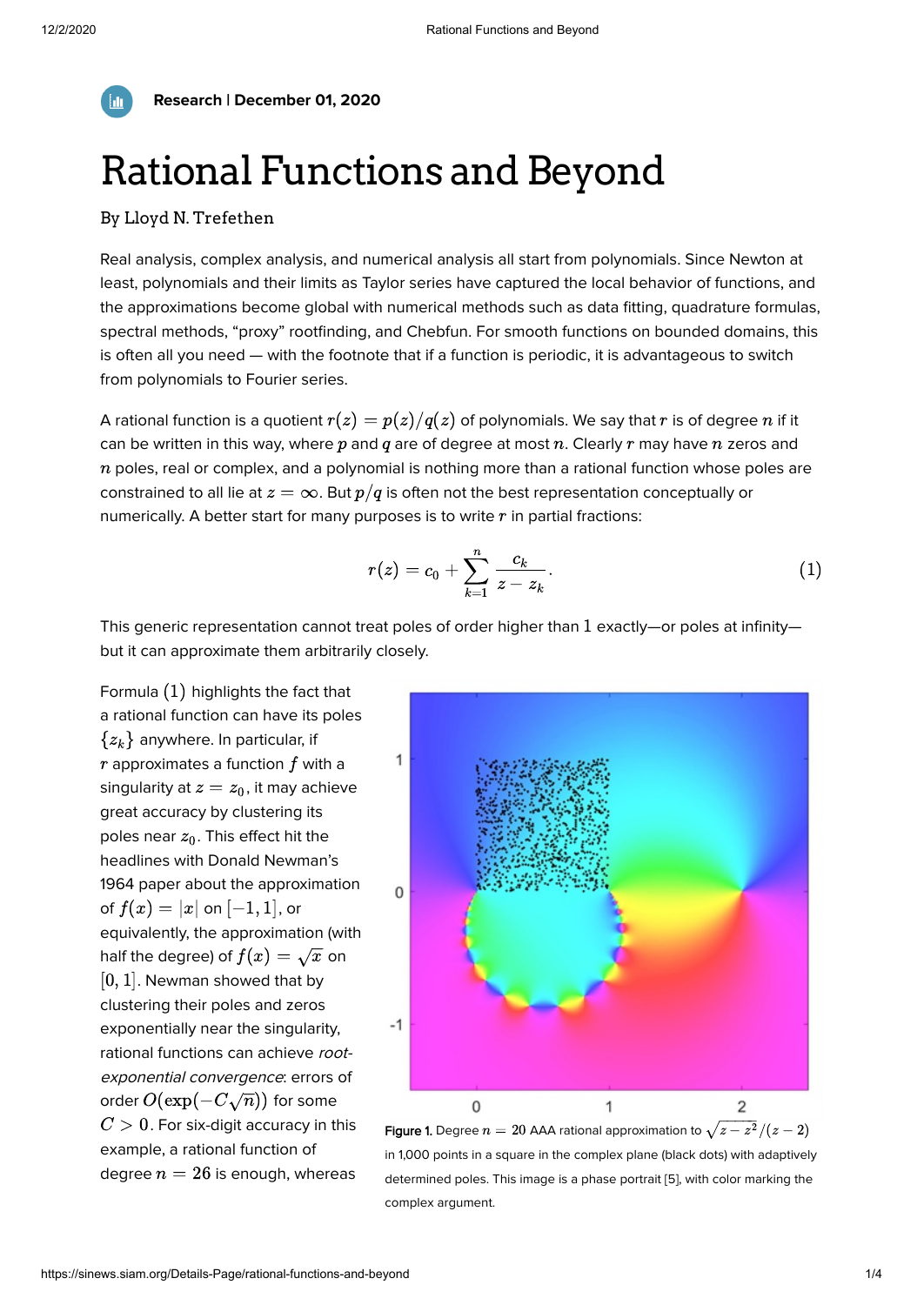a polynomial would need  $n \approx 280,000.$ 

All of this is well established and extensively studied by rational approximation theorists. But can one apply these ideas to solve computational problems? Tradition regards rational functions as a computational minefield because of complications like "Froissart doublets" (pole-zero pairs), both theoretical and numerical. For example, in their work during the 1980s and 1990s, Richard Varga, Arden Ruttan, and Amos Carpenter used up to 200-digit precision. But in the past four years and in collaboration with Yuji Nakatsukasa, Abinand Gopal, and others, I have been part of some developments that appear to be changing this picture — all in ordinary floating-point arithmetic.

First came the AAA algorithm (adaptive Antoulas-Anderson), a method of unprecedented speed and robustness that finds near-best rational approximations [4]. The magic of AAA comes from its barycentric representation of rational functions in a third fashion, as a quotient of two partial fractions:

$$
r(z) = \sum_{k=0}^{n} \frac{a_k}{z - t_k} / \sum_{k=0}^{n} \frac{b_k}{z - t_k}.
$$
 (2)

The numbers  $\{t_k\}$  are not the poles of  $r$ , but rather a set of arbitrary *support points* that are chosen to enable numerical stability, even when the poles and zeros are exponentially clustered. For example, suppose that we execute the following commands in Chebfun:

 $Z = \text{rand}(1000, 1) + 1i* \text{rand}(1000, 1);$  $F = sqrt(Z-Z.^2)./(Z-2);$  $[r, poles] = aaa(F,Z);$  plot(Z,'.k'), hold on phaseplot(r,[-0.5 2.5 -1.5 1.5])

In  $1/50$  seconds (s) on my laptop, AAA computes a degree-20 rational approximation that matches  $F$  to 14 digits at the 1,000 random data points. Figure 1 shows how the poles and zeros of  $r$  simulate a circular branch cut that connects the branch points  $0$  and  $1$ . There is also a pole at  $z=2.00000077$ , whose six-digit agreement with the pole of  $f$  demonstrates the power of rational functions for extrapolation and analytic continuation. In fact, most existing methods for estimation of poles and acceleration of convergence (Padé, Aitken, eta, epsilon, etc.) are based on rational functions.

Next came *lightning approximation* [2]. AAA has free poles that are adaptively determined, and there is no guarantee that they will not fall in a region where one wants analyticity. Moreover, we do not know how to use AAA to approximate harmonic functions, i.e., real parts of analytic functions, which is what one needs to solve Laplace problems via function approximation. The new idea is to leverage our understanding of exponential clustering at singularities by prescribing the poles  $\{z_k\}$  a priori — simply placing them in a configuration with exponential clustering at the corners, which are likely to be branch points of the solution. A polynomial term to handle "the smooth part of the problem" is included as well. Now one has the linear problem of finding good coefficients  $c_k$  for an approximation  $(1)$  with known points  $\{z_k\}$ , which is readily solved by least-squares fitting. If you want to fit the real part to solve a Laplace boundary value problem, this makes no significant difference to the calculation. Figure 2 depicts the solution to a Laplace problem on an octagon computed by this method. In  $0.13$  s on a laptop, the code <code>[laplace.m](https://people.maths.ox.ac.uk/trefethen/lightning.html)</code> has computed a solution with  $138$  poles that is accurate to six digits, all the way up to the corner singularities. Being just the real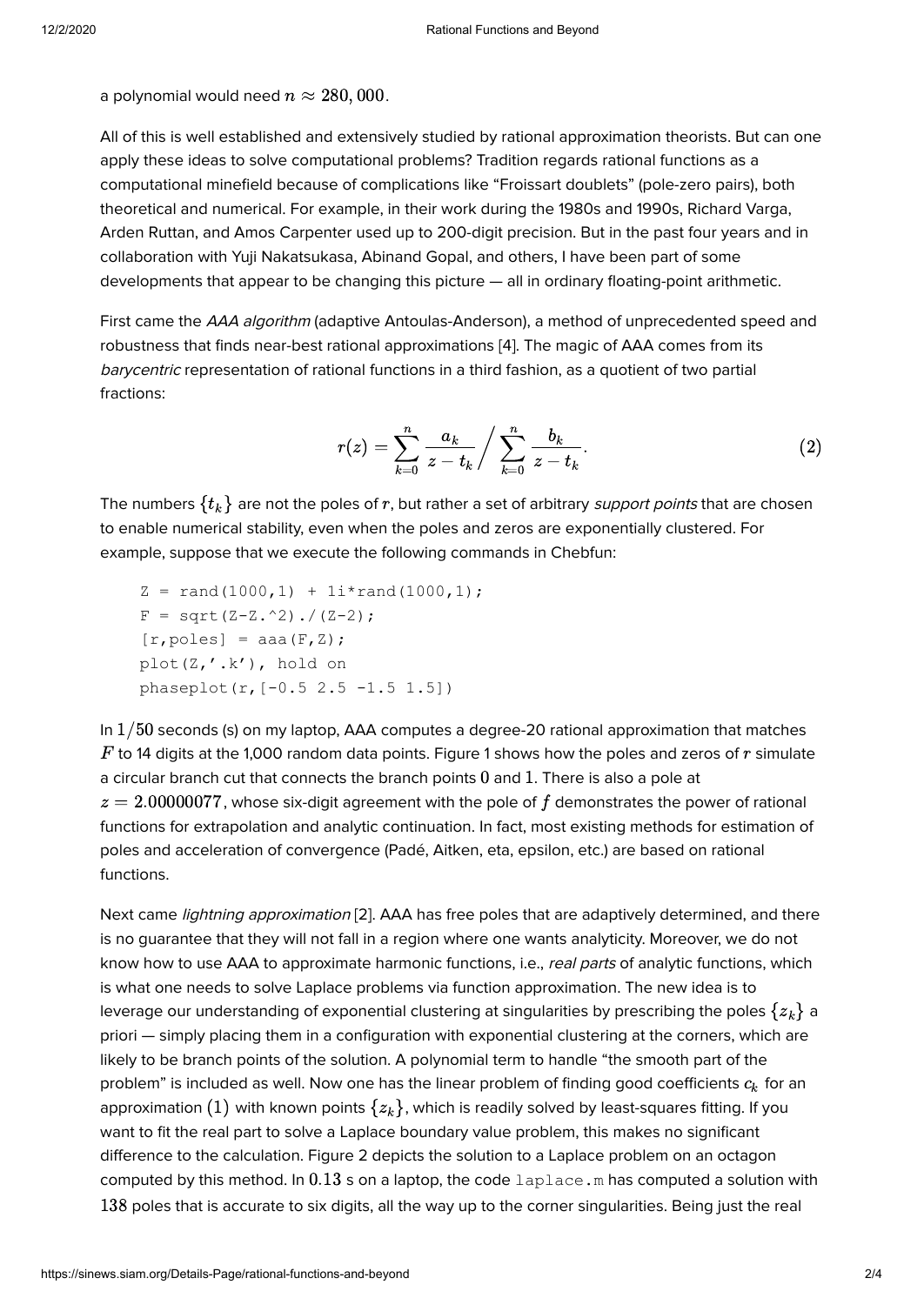

Figure 2. Lightning solution to a Laplace problem in an octagon by leastsquares fitting of boundary data by the real part of a rational function with prescribed, exponentially clustered poles (red dots). The name "lightning" alludes to the exploitation of the same mathematics that leads lightning to strike at sharp points.

part of a rational function, the solution can be evaluated in  $11~\mu\mathrm{s}$  per point. For 10-digit accuracy, these figures change to  $0.9$  s,  $286$  poles, and  $26 \ \mu s$ . Similar computations are possible for biharmonic problems, which are reducible to harmonic functions, and Helmholtz problems, where the poles of a rational function become center points of shifted Hankel functions [1].

I want to finish with a third development that turned up unexpectedly just a few months ago [3]. What about the use of functions other than rationals, with singularities other than the poles of  $(1)$ ? In a new development, we have found that reciprocal-log or log-lightning approximations of the form

$$
r(z)=c_0+\sum_{k=1}^n\frac{c_k}{\log(z-z_k)-s_k}\qquad \qquad (3)
$$

can speed up convergence from root-exponential to exponential or exponential-minus-log, i.e.,  $O(\exp(-Cn/\log n)).$  The approximations take advantage of analyticity on a Riemann surface and can be used for analytic continuation to other Riemann sheets beyond the branch cuts. Figure 3 shows an approximation to the function  $z^{1/3}$  of this kind with  $n=30, z_k=0,$  and  $s_k = \frac{1}{2}n(1+it_k)^2, \ t_k = -\pi + 2\pi(k-\frac{1}{2})/n, 1 \leq k \leq n.$